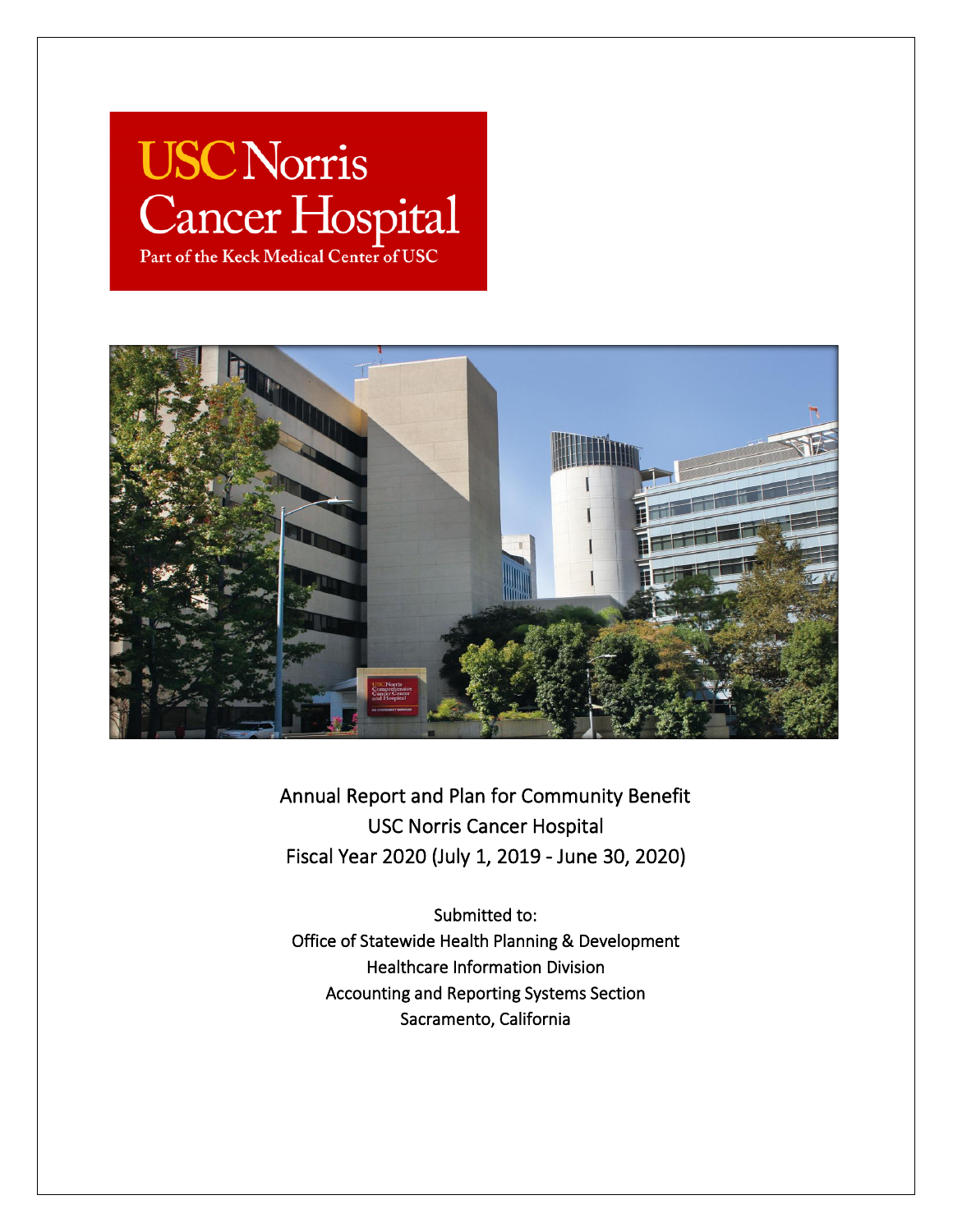# **Contents**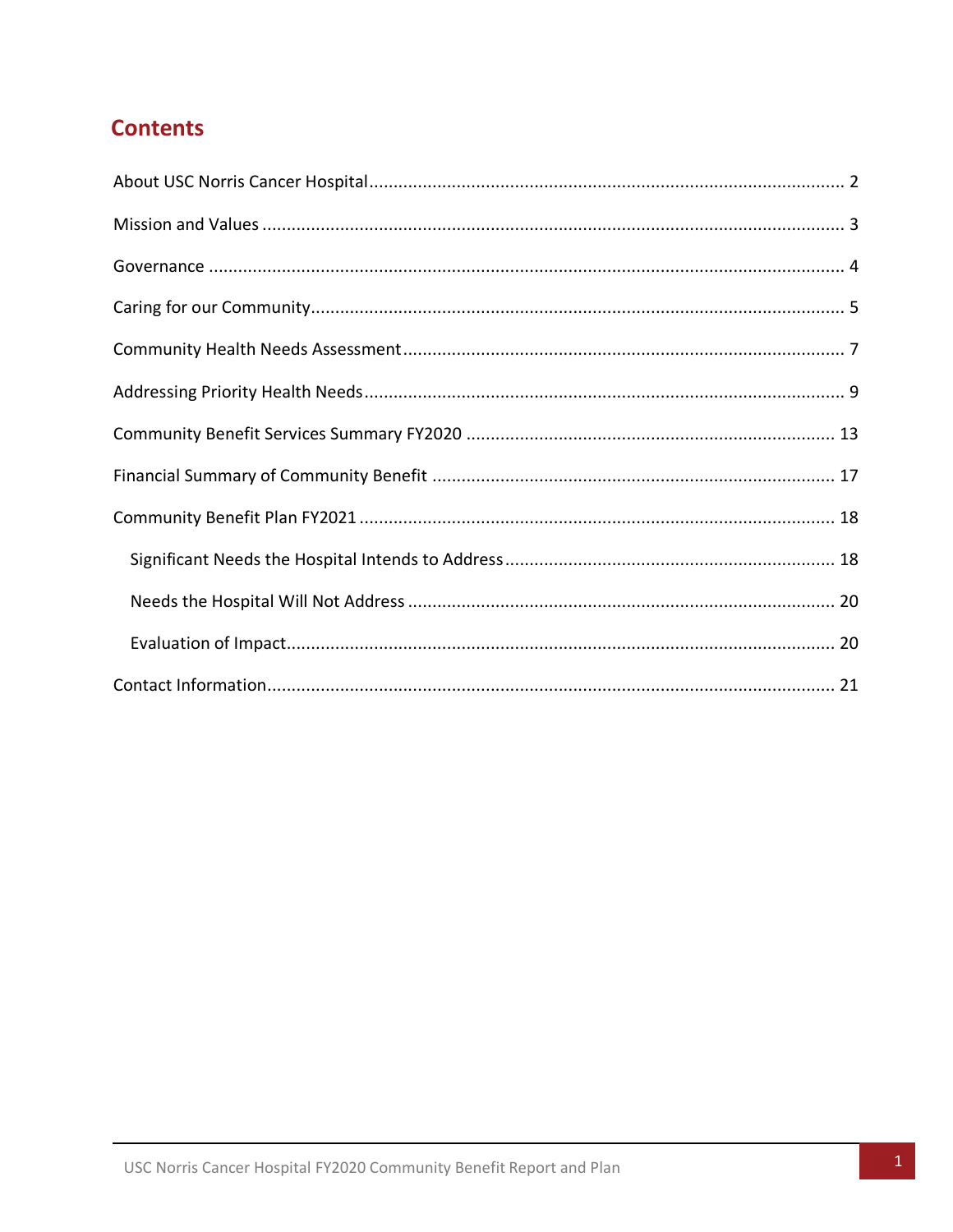# <span id="page-2-0"></span>**About USC Norris Cancer Hospital**

### **Keck Medicine of USC**

Keck Medicine of USC is the University of Southern California's medical enterprise. Encompassing academic excellence, world-class research and state-of-the-art clinical care, we attract internationally renowned experts who teach and practice at the Keck School of Medicine of USC, the region's first medical school.

We operate the Keck Medical Center of USC, which includes two acute care hospitals: Keck Hospital of USC and USC Norris Cancer Hospital. The enterprise also owns the community hospital USC Verdugo Hills Hospital, and it includes more than 40 outpatient facilities, some at affiliated hospitals, in Los Angeles, Orange, Kern, Tulare and Ventura counties. In addition, we operate USC Care Medical Group, a medical faculty practice.

### **USC Norris Cancer Hospital**

USC Norris Cancer Hospital has been at the forefront of the fight against cancer for more than 40 years. The 60-bed hospital is one of the eight original comprehensive cancer centers designated by the National Cancer Institute and has a mission to translate scientific discoveries into innovative therapies for its patients.

A 60-bed hospital, USC Norris focuses on 13 key areas of cancer treatment: breast cancer, gastrointestinal cancer, genetic counseling, gynecological cancers, health and neck cancers, hematology, lung cancer, melanoma, neuro-oncology, radiation oncology, sarcoma, skin cancer and urologic oncology. As an integral part of a university-based medical center, USC Norris offers access to hundreds of innovative clinical trials and extensive patient education, empowering patients to take an active role in their health care.

#### **Awards**

USC Norris Cancer Hospital was the recipient of the following awards and accolades in 2019:

- U.S. News & World Report Best Hospitals
	- o Top 3 in Los Angeles County
	- o Top 5 in California
- Magnet<sup>®</sup> designated by American Nurses Credentialing Center's (ANCC) Magnet Recognition Program® for nursing excellence
- Top hospital for LGBTQ+ patients and health-care workers by the Human Rights Campaign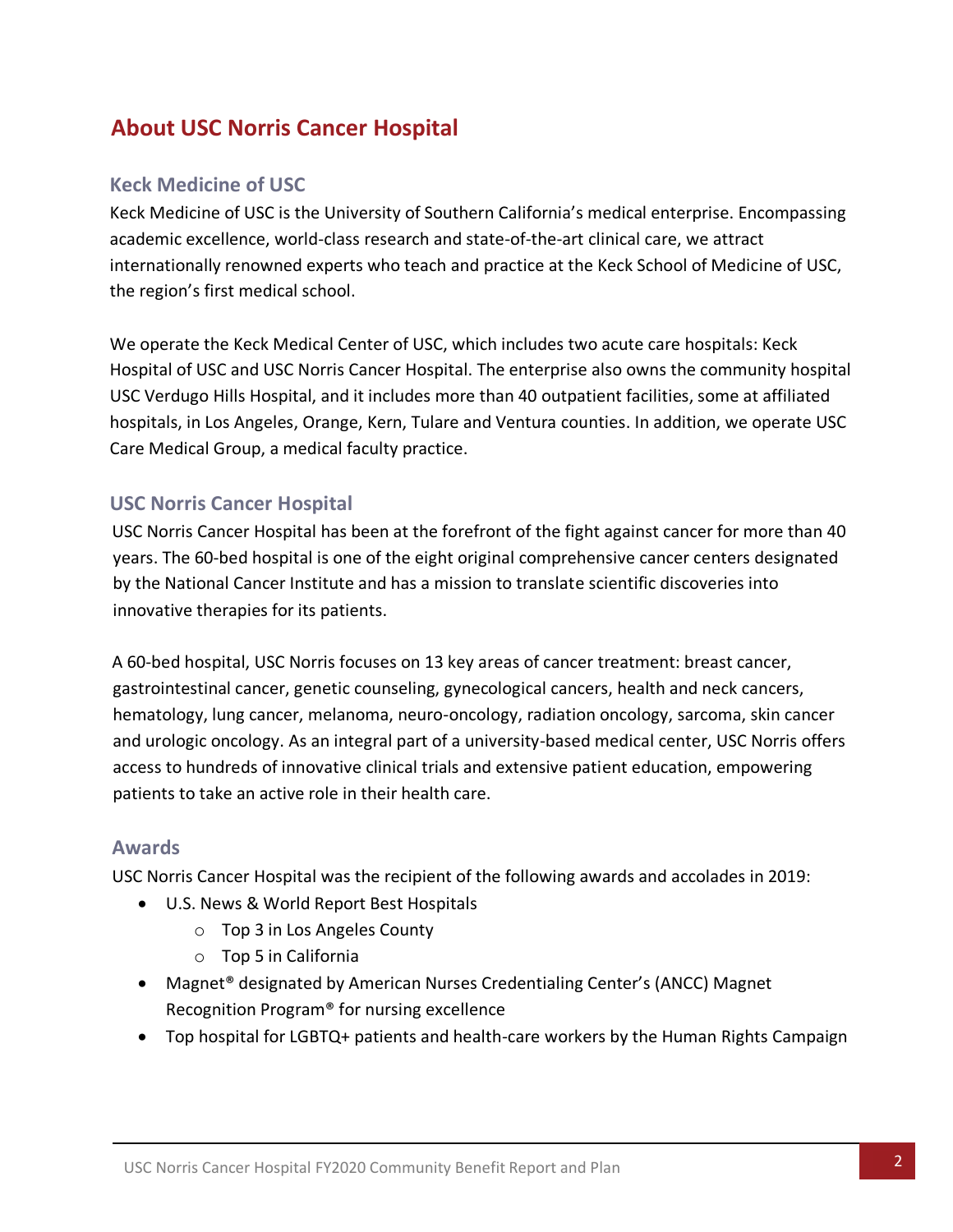# <span id="page-3-0"></span>**Mission and Values**

#### **Mission**

Keck Medical Center of USC.

We strive to be the trusted leader in quality health care that is personalized, compassionate and innovative.

We stand for empowerment, integrity, respect, collegiality and vitality.

We commit to authenticity.

We commit to excellence in clinical care, teaching and research.

You can count on us to be fully present in the delivery of uncompromising health care.

#### **Values**

- We deliver quality health care through uncompromised service excellence.
- We show compassion while building positive relationships with our colleagues, our patients and their families.
- We contribute to innovation through collegial collaboration.
- We are empowered to improve the performance of the organization.
- We have integrity and are accountable to the highest professional standards.
- We demonstrate respect for our environment by our demeanor, actions, and personal appearance.
- We demonstrate vitality by being fully present and engaging others.
- We are responsible for authentic communication with our colleagues, our patients and their families.
- We provide a private, safe and secure environment.
- <span id="page-3-1"></span>• We commit to personalizing the "KNOWN" Service Standards™
	- o Kind greeting
	- o Notice needs
	- o Own it
	- o Wow them
	- o Next steps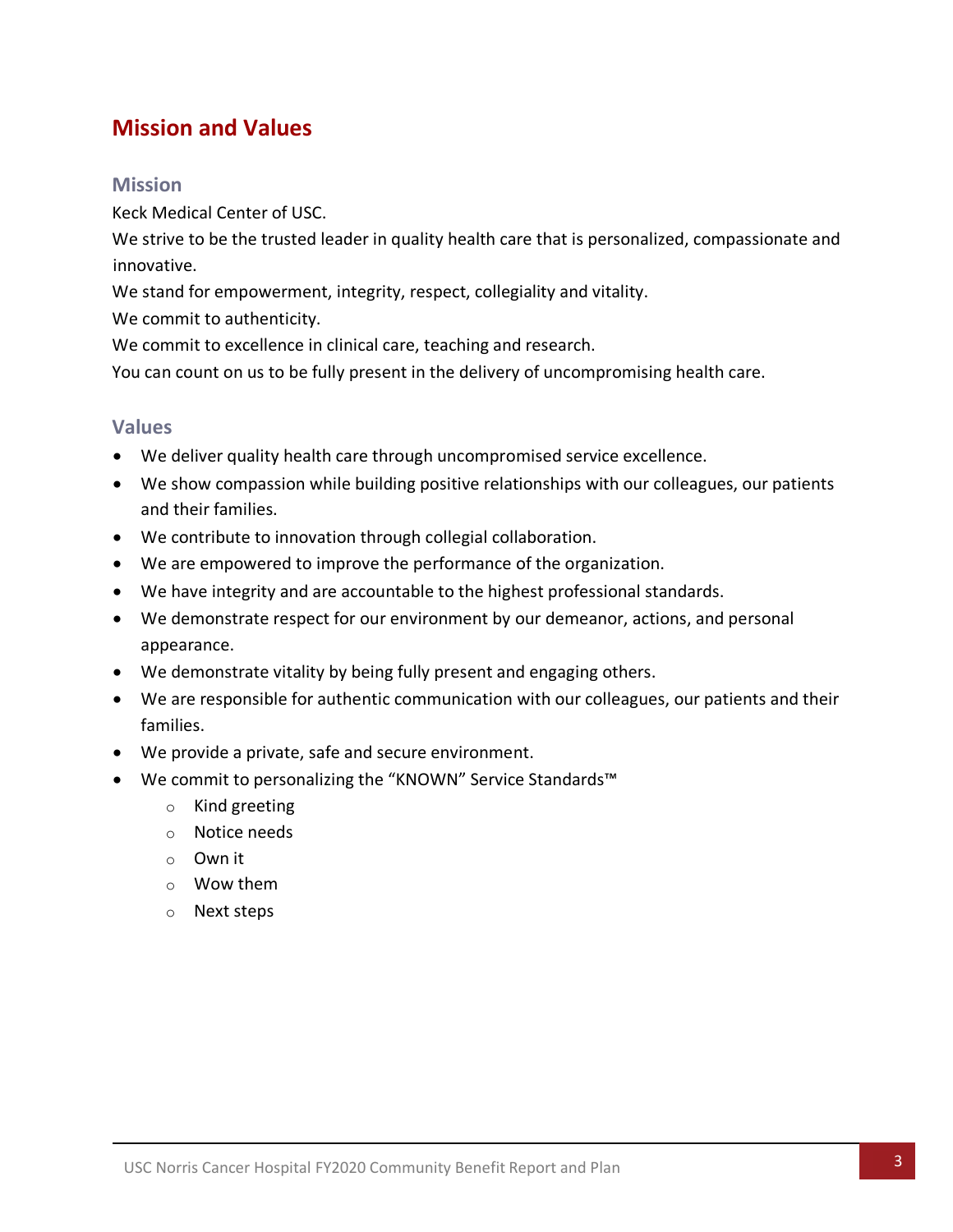# **Governance**

The USC Health System Board provides strategic, financial, and operational oversight to the USC Health System and clinical care activities across the University and its health professional schools, enables the USC Health System to be nimble and thrive in a competitive Los Angeles health care market, and continues to ensure patient access and experience meet the highest levels of safe and quality care.

#### **Health System Board**

Wanda Austin Tia Bush Carol Folt Rod Hanners Gerald Hickson John Kusmiersky Leonard Schaeffer William Siart Jim Staten Chip Zukoski

USC Norris Cancer Hospital Governing Board guides the direction of community benefit.

# **Governing Board**

Rod Hanners, Interim Chief Executive Officer, Keck Medicine of USC, Chairman Marty Sargeant, Interim Chief Executive Officer and Chief Operating Officer of Keck Medical Center of USC, USC Norris Cancer Hospital, Vice Chairman Jeannine Taylor, Senior Healthcare Counsel, Office of the General Counsel, Secretary Tammy Capretta, MPH, RN Mark Cunningham, MD Michael E. Gallagher Stephanie L. Hall, MD Caryn Lerman, PhD Holly Muir, MD David Peng, MD, MPH Steven Siegal, MD, PhD Vaughn Starnes, MD James Staten Annette Sy, DNP, MSN, RN Mark Todd, PhD Fred Weaver, MD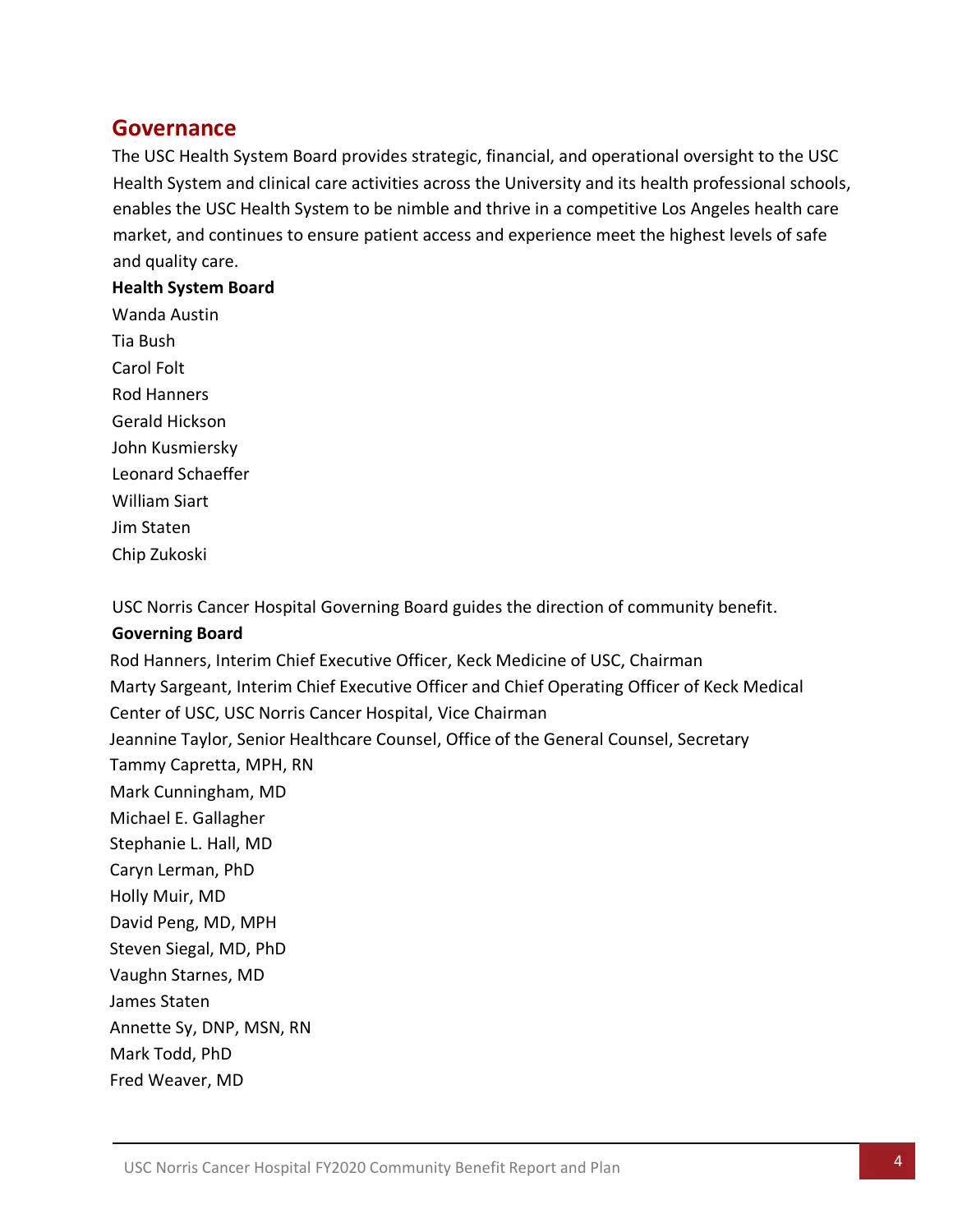# <span id="page-5-0"></span>**Caring for our Community**

USC Norris Cancer Hospital recognizes its obligation to provide service above and beyond its role as a healing facility. This report demonstrates tangible ways in which USC Norris is fulfilling its mission to improve the health and wellbeing of our community and provide personalized, compassionate and innovative health care. USC Norris provides financial assistance to those in the community who cannot afford services, or whose health insurance does not cover all services rendered. In addition, USC Norris invests in the community to increase access to health care services and improve health.

#### **Service Area**

USC Norris Cancer Hospital is located east of downtown Los Angeles on USC's Health Sciences Campus at 1441 Eastlake Avenue, Los Angeles, California 90033. USC Norris is located in the Boyle Heights neighborhood of Los Angeles in LA County Service Planning Area (SPA) 4. The hospital draws primarily adult patients regionally from Southern California, with a primary service area of Los Angeles County, California.



Map of Los Angeles County by Service Planning Areas 1-8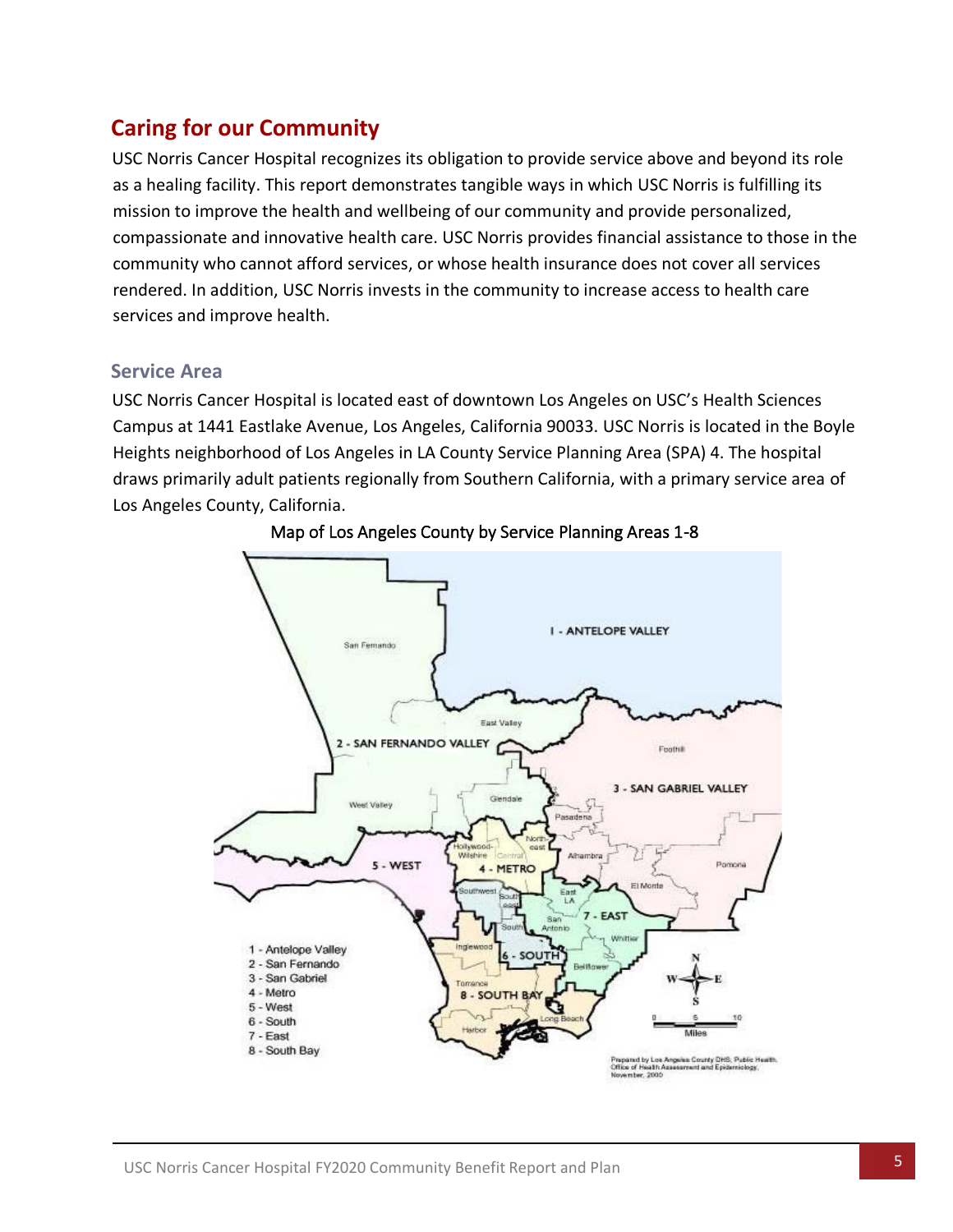# **Community Snapshot**

The population of Los Angeles County is 10,057,155. Children and youth make up 22.8% of service area population, 64.9% are adults, and 12.2% are seniors (65 years and older). Almost half of the population (48.3%) is Hispanic or Latino. At 26.7% of the population, Whites are the second largest race/ethnic group in the service area. Asians make up 14.1% of the population in the service area and African Americans are 8% of the population. In Los Angeles County, Spanish is spoken in 39.4% of the homes, 43.3% of the residents speak English only, and 10.9% speak an Asian language.

Among county residents, 22.6% are at or below 100% of the federal poverty level (FPL), which is higher than in the state (15.8%). Poverty increases for the population at 200% of FPL as 45% of county residents are at 200% of FPL. In Los Angeles County, children suffer with higher rates of poverty (30.4%) compared to the state (21.9%). Low levels of education are linked to poverty and poor health. In the county, 77.7% of the adult population, 25 years and older, have obtained a high school diploma or higher education. This is lower than the state rate of 82.1% and does not meet the Healthy People 2020 objective of 87% for high school graduation.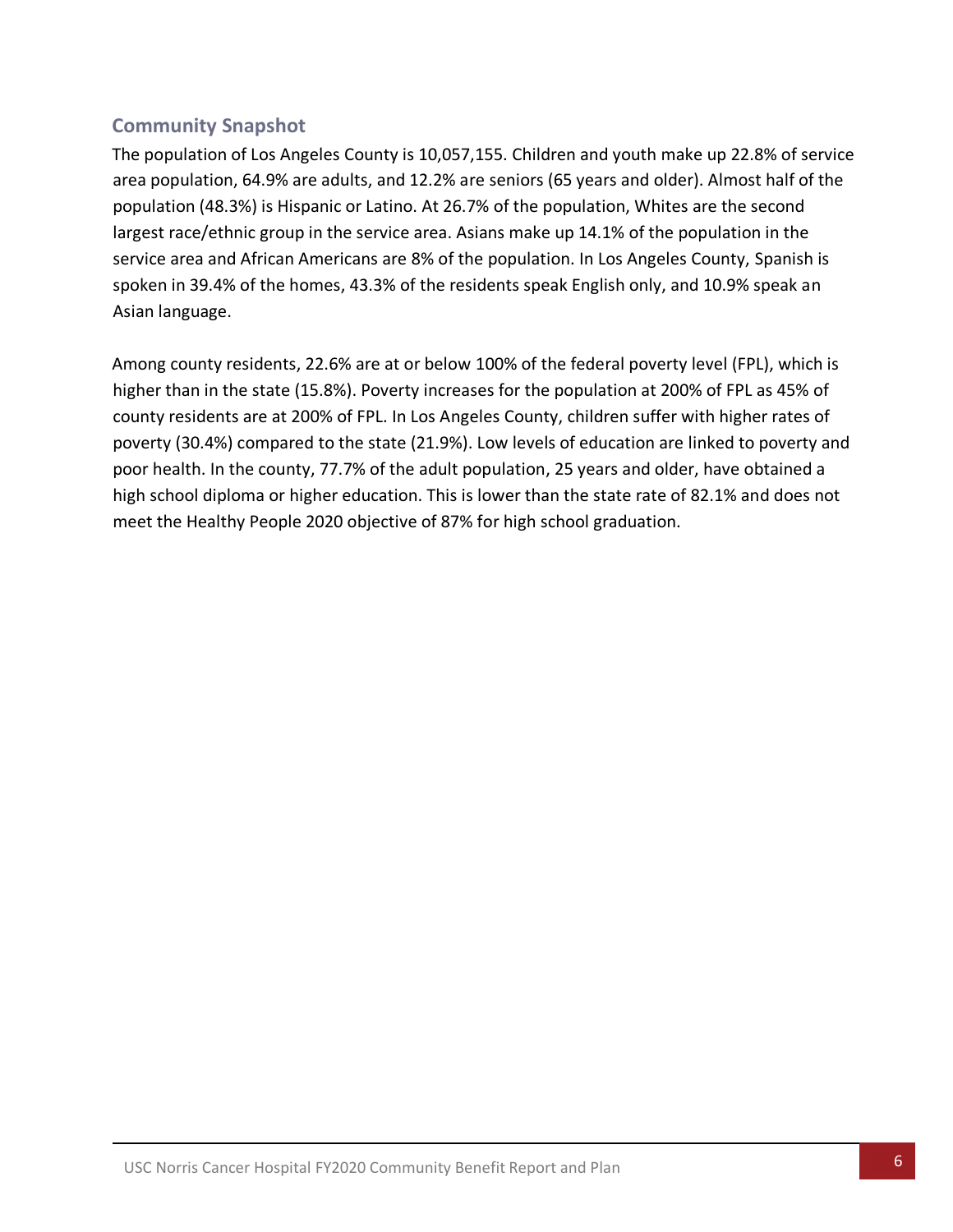# <span id="page-7-0"></span>**Community Health Needs Assessment**

USC Norris completed a Community Health Needs Assessment (CHNA) in 2019 as required by state and federal law. The CHNA is a primary tool used by the hospital facility to determine its community benefit plan, which outlines how it will give back to the community in the form of health care and other community services to address unmet community health needs. The assessment incorporated components of primary data collection and secondary data analysis that focused on the health and social needs of the service area.

The CHNA examined up-to-date data sources for the service area to present community demographics, social determinants of health, access to health care, leading causes of death, cancer incidence and mortality, disease and disability, health behaviors, mental health, substance use and misuse, and preventive practices. When applicable, these data sets were compared to the Healthy People 2020 objectives.

Targeted interviews were used to gather information and opinions from persons who represent the broad interests of the community served by the hospital. Eight (8) interviews were completed from February to March, 2019. Interviewees included individuals who are leaders and/or representatives of medically underserved, low-income, and minority populations, local health or other departments or agencies that have current data or other information relevant to the health needs of the community. Input was obtained from the Los Angeles County Department of Public Health.

#### **Community Engagement**

In addition, Keck Medicine of USC commissioned the National Health Foundation (NHF) to conduct a Community Environmental Scan in FY2019 to create a three-dimensional picture of the hospital communities, including their social, economic and physical barriers to healthy living, and engage the community for their perspectives on these issues.

This community engagement strategy was designed to gather community input on disparities within the hospital's service area, understand community resources, gauge gaps in services, clarify and enhance the community profile and provide recommendations for strategies and investments that could address community concerns and health disparities. Data collection occurred in three phases: community canvassing, focus groups and community stakeholder surveys.

Community canvassing occurred at two large events across the hospital's service area. The canvassing events engaged 111 residents. During these canvassing events, community residents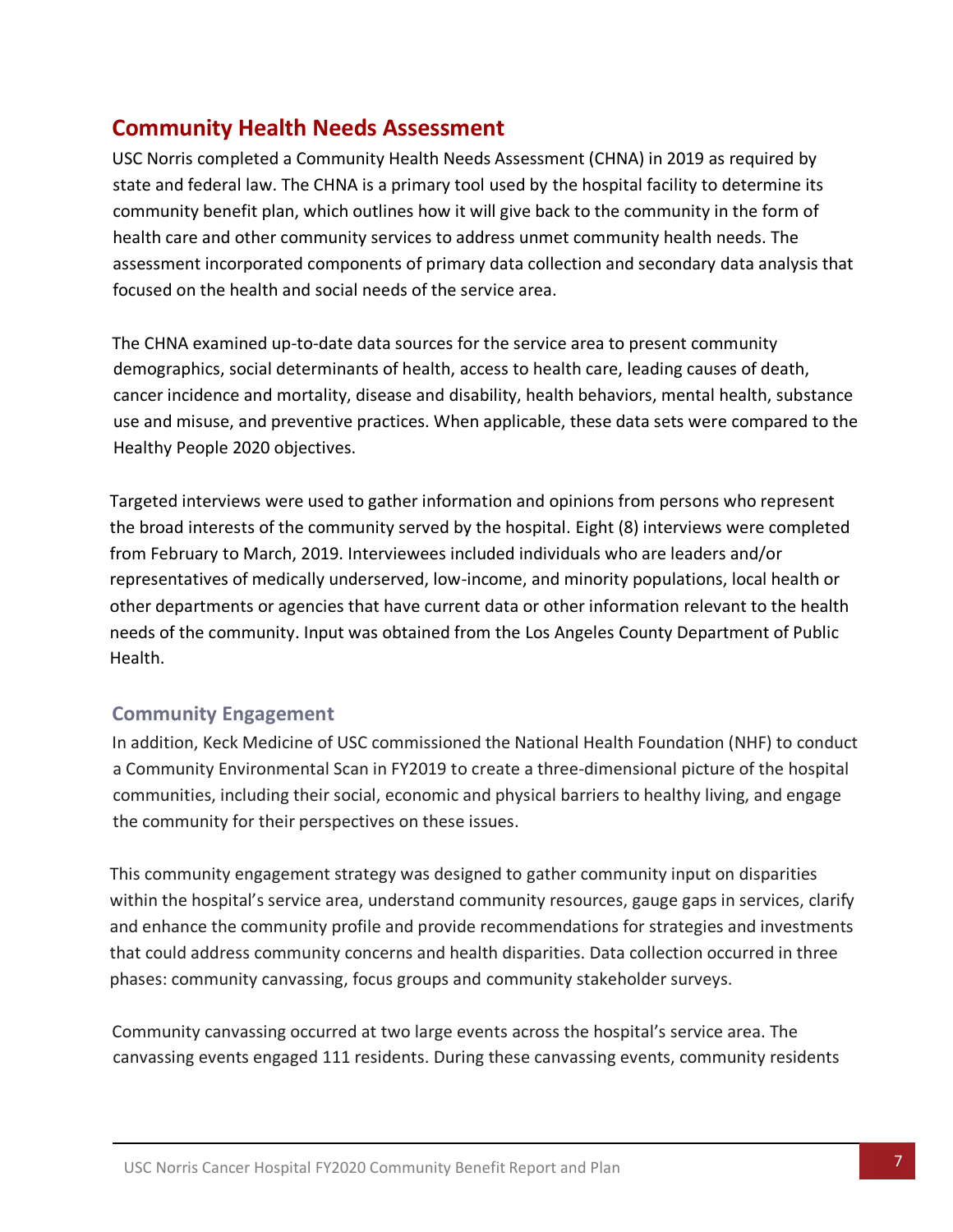were recruited for focus groups in multiple languages. Ten (10) focus groups engaged 108 persons and were conducted from November 2018 to March 2019.

Finally, community stakeholders were identified during these community canvassing and focus group recruitment events. Executive leaders in community organizations or schools, or individuals heavily involved in addressing community issues through local government were identified as qualified stakeholders. Stakeholder surveys were developed and disseminated once canvassing and focus group themes emerged. The surveys summarized the needs and concerns of community residents, which allowed the NHF team to ask stakeholders more direct questions regarding the severity of the emerging issues. The eleven (11) responding stakeholders represented a broad range of interest in the hospital's services area and included nonprofit leaders, school principals, police department representatives and local government officials.

# **Priority Health Needs**

Health needs were identified from secondary data using the size of the problem (relative portion of population afflicted by the problem) and the seriousness of the problem (impact at individual, family, and community levels). The analysis of secondary data yielded a preliminary list of significant health needs, which then informed primary data collection. The primary data collection process was designed to validate secondary data findings, identify additional community issues, solicit information on disparities among subpopulations, ascertain community assets to address needs and discover gaps in resources.

The identified significant health needs were prioritized with input from the community. Housing and homelessness, mental health, and preventive practices were ranked as the top three priority needs in the service area. The calculations of the community input resulted in the following priority ordering of the significant health needs:

- 1. Housing and homelessness
- 2. Mental health
- 3. Preventive practices
- 4. Chronic diseases
- 5. Access to health care
- 6. Sexually transmitted infections
- 7. Cancer
- 8. Overweight and obesity

#### The complete CHNA report and the prioritized health needs can be accessed at

[https://www.keckmedicine.org/community-benefit/.](https://www.keckmedicine.org/community-benefit/) We welcome feedback on the Community Health Needs Assessment and Implementation Strategy. Please send your feedback to: [BenefitandOutreach@med.usc.edu.](mailto:BenefitandOutreach@med.usc.edu.)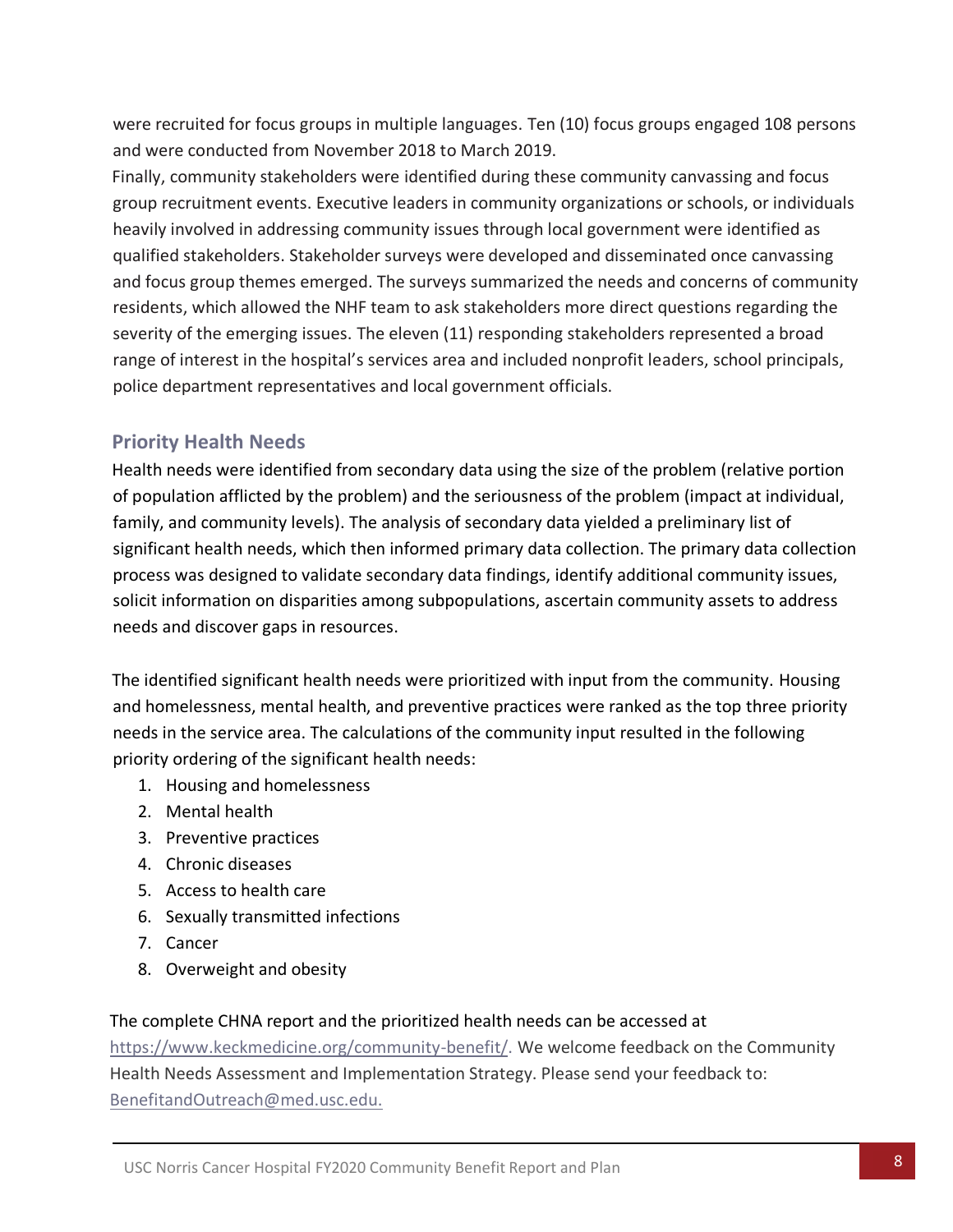### <span id="page-9-0"></span>**Addressing Priority Health Needs**

In FY2020, USC Norris engaged in activities and programs that addressed the priority health needs identified in the 2020-2022 Implementation Strategy/Community Benefit Plan. USC Norris has committed to community benefit efforts that address cancer care and treatment, overweight and obesity, and preventive practices. Selected activities and programs that highlight the USC Norris commitment to the community are detailed below.

#### **Cancer Care and Treatment**

Cancer is the second leading cause of death in the U.S. USC Norris focuses on 13 key areas of cancer treatment: breast cancer, gastrointestinal cancer, genetic counseling, gynecological cancers, head and neck cancers, hematology, lung cancer, melanoma, neuro-oncology, radiation oncology, sarcoma, skin cancer and urologic oncology.

#### **Response to Need**

USC Norris presented the Patient Perspective Series, which explored the cancer journey from diagnosis to survivorship and built community among cancer patients and their loved ones. The Patient Perspective Series featured cancer survivors who are authors, artists, academics, and motivational speakers whose narratives serve to destigmatize cancer, as well as mentor fellow cancer patients and educate and inform the public. Topics such as doctor-patient communications, cancer survivorship, and end-of-life decision making were addressed from the distinct perspective of cancer survivors who share their personal insights with the audience. The Patient Perspective Series was offered free of charge to the public.

The community was served by a number of support groups, open to the public and offered free of charge, which included:

- Adolescent and Young Adult Cancer Support Group for Parents and Caregivers
- Bladder Cancer Support Group
- Caregiver Support Group
- Mindfulness Support Group
- Prostate Cancer Support Group

Gentle yoga classes engaged 87 persons with cancer.

USC Norris Cancer Hospital hosted education seminars and workshops on a variety of topics open to the public and provided health education informational materials. Public health education in the media and community health awareness events were conducted to encourage healthy behaviors, and prevent and treat cancer.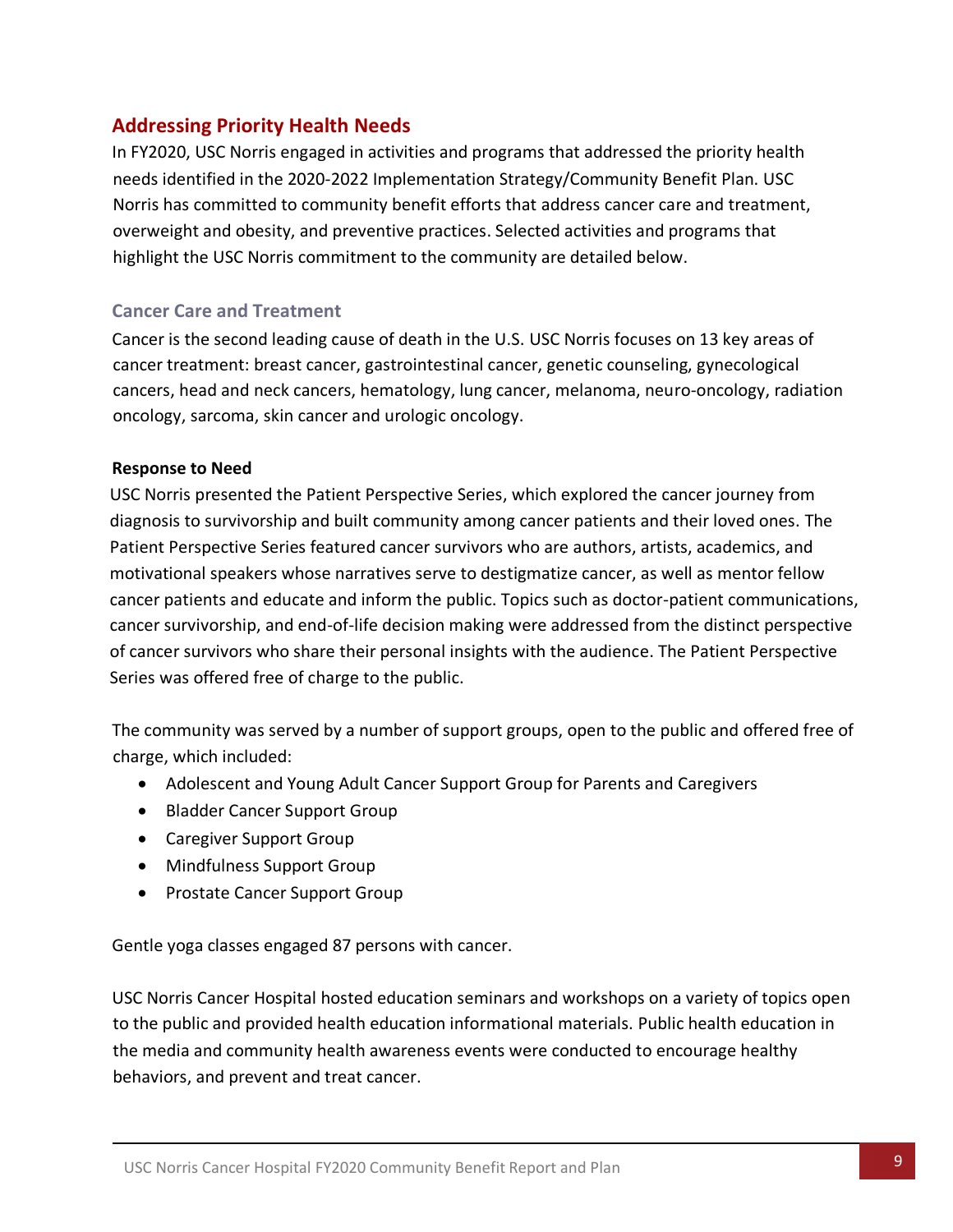Keck Medicine of USC provided access to an electronic health library available to the public on its website. The site provided information on health conditions, wellness and prevention. *CancerHelp* is a computer-based cancer education program from the National Cancer Institute. This program is available to patients, staff and the public.

The Patient Education and Community Outreach Center (PEOC) and Jennifer Diamond Cancer Resource Library is a state-of-the-art facility with print and electronic cancer education and resource materials devoted to patients, their families and community members seeking information on cancer. The center also provided outreach activities and conducted informational programs.

USC Norris supported the Adolescent and Young Adult (AYA) ZooPendous at Los Angeles Zoo, where children get to spend a day at the zoo with their parents who are battling cancer. Keck AYA Network, KAN, project focuses on addressing common themes among young adults with cancer through online programing to build up a virtual support community offering psychosocial support. Online offerings included online support groups, information and educational resources about illness and treatment, fertility and sexuality counseling; programs to address work, school and family like; resources for coping with physical and emotions and symptoms of cancer; and financial resources.

The hospital provided financial support to a number of community organizations focused on cancer awareness and treatment, including (but not limited to): Susan G. Komen, Camp Kesem, Cancer Support Community Pasadena, and the Leukemia & Lymphoma Society.

In 2020, the Human Rights Campaign Foundation (HRC), the educational arm of the nation's largest LGBTQ civil rights organization, designated Keck Medicine's hospitals — Keck Medical Center of USC, which consists of Keck Hospital of USC and USC Norris Cancer Hospital, and USC Verdugo Hills Hospital — as LGBTQ Healthcare Equality Leaders.

The HRC's Healthcare Equality Index provides health care facilities information and resources that help ensure that LGBTQ people have access to nondiscriminatory, patient-centered care. The report is used to applaud facilities that have shown their commitment to LGBTQ patient-centered care, with scores based on the services and programs offered to the LGBTQ community.

#### **Overweight and Obesity**

Being overweight or obese affects a wide range of health issues and are major risk factors for cancer, diabetes, cardiovascular disease, and other chronic diseases. Physical activity plays a key role in levels of overweight and obesity, and in the development and management of chronic diseases. Healthy eating and nutrition programs also promote a healthy body weight.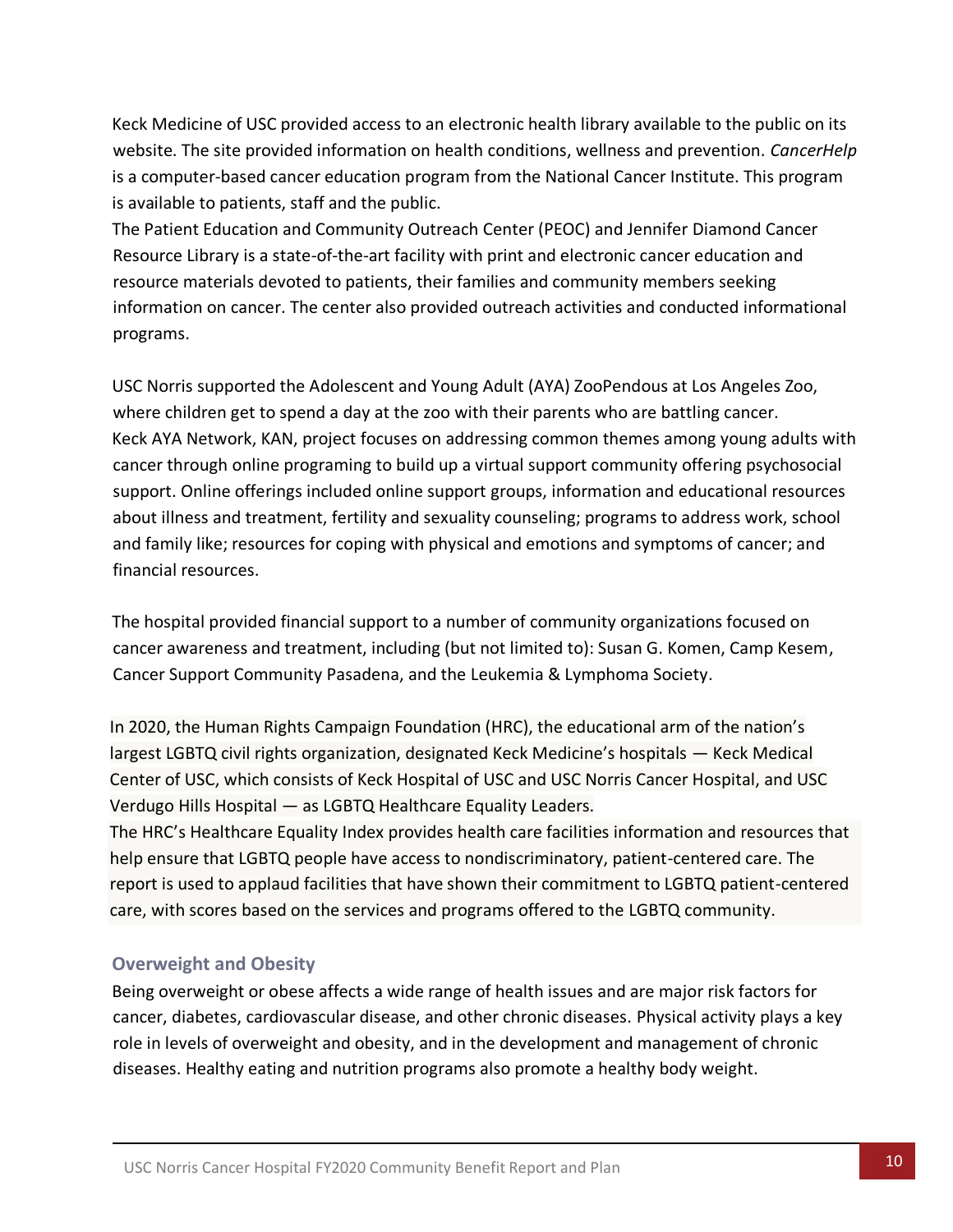#### **Response to Need**

In collaboration with the American Heart Association, Keck Medicine of USC continued support of the innovative school-based Teaching Garden program that educates students on healthy lifestyle habits and eating habits. Lincoln High School students worked alongside seniors from the Adventist Health White Memorial Senior Center where they built eight new portable planters to help expand their garden. The program focused on increasing access to healthy food in communities of need, as well as building intergenerational relationships between youth and seniors.

The American Heart Association's *A Tu Salud* produce distribution was conducted in collaboration with Keck Medicine of USC, USC Civic Engagement, Adventist Health White Memorial, the Weingart YMCA and Food Forward. Produce, meals and other personal care items were delivered directly to community members in need including low-income residents, seniors and people experiencing homelessness. Over 2,000 home deliveries were made.

Keck Medicine of USC supported the American Heart Association's development of Healthy for Good, a revolutionary healthy living movement to inspire everyone to create lasting change in their life and health, one small step at a time: eat smart, add color, move more, be well.

The hospital supported a weekly Farmer's Market at Hazard Park in East Los Angeles. Profits from the market provided funding for fresh fruits and vegetables for the local community. Additionally, a weekly Farmer's Market was held on the campus of the Keck School of Medicine located in Boyle Heights, providing fresh fruits and vegetables to local families.

Monthly, hospital staff members spent an afternoon to purchase, prepare and serve healthy meals to vulnerable men and women receiving shelter at the Dolores Mission.

#### **Preventive Practices**

Preventive health screenings and primary health care significantly increase life expectancy. Preventive practices include vaccinations, check-ups, and routine tests and exams.

#### **Response to Need**

The annual Carnival of Love on Skid Row provided services for homeless Los Angeles residents. Keck Medicine of USC participated and distributed hygiene kits, sunscreen, health education materials, and blood pressure screenings.

Taxi vouchers were made available to patients and families for whom accessing transportation is a barrier to obtaining care.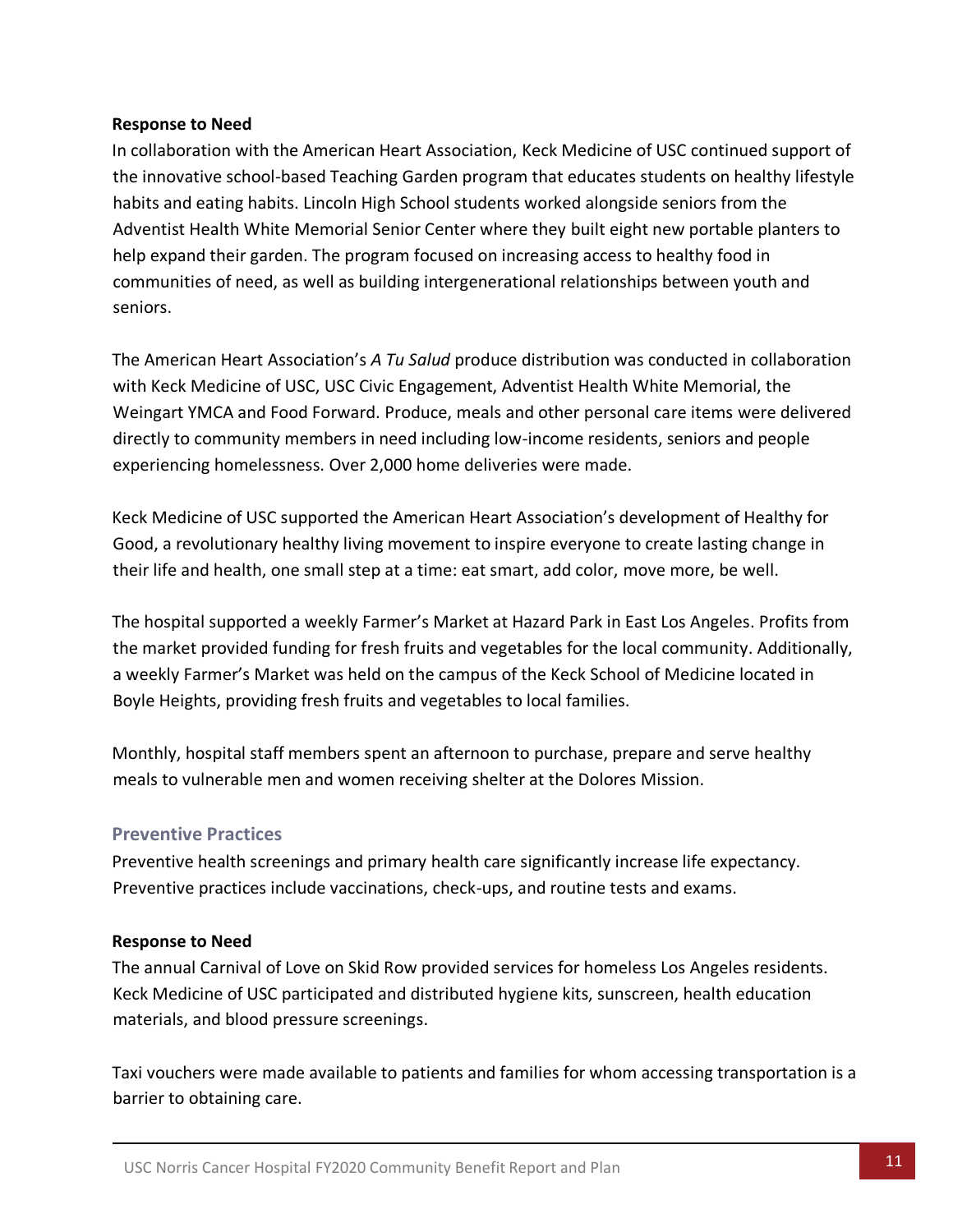USC Norris Cancer Hospital hosted education seminars and workshops on a variety of topics open to the public and provided health education informational materials. Public health education in the media and community health awareness events were conducted to encourage healthy behaviors and prevent cancer.

### **USC Norris COVID-19 Response**

The university, Keck Medicine and USC Verdugo Hills Hospital established dedicated coronavirus update pages to serve a variety of audiences needing to know safety precautions, visitor policies and more.

Keck Medicine of USC (KMUSC) participated in an ongoing community food drive in collaboration with local nonprofit organizations. More than 10,000 bags of fresh fruit, vegetables and food were distributed to nearby communities. In addition, KMUSC organized opportunities for volunteers to participate in daily wellness calls to connect with seniors and overcome feelings that are associated with self-isolation.

KMUSC sponsored the American Heart Association's annual symposium. This year's symposium focused on research on COVID-19 and cardiovascular health, managing hypertensive patients during COVID-19, and utilizing telemedicine to care for patients during the pandemic. The virtual symposium hosted over 200 attendees.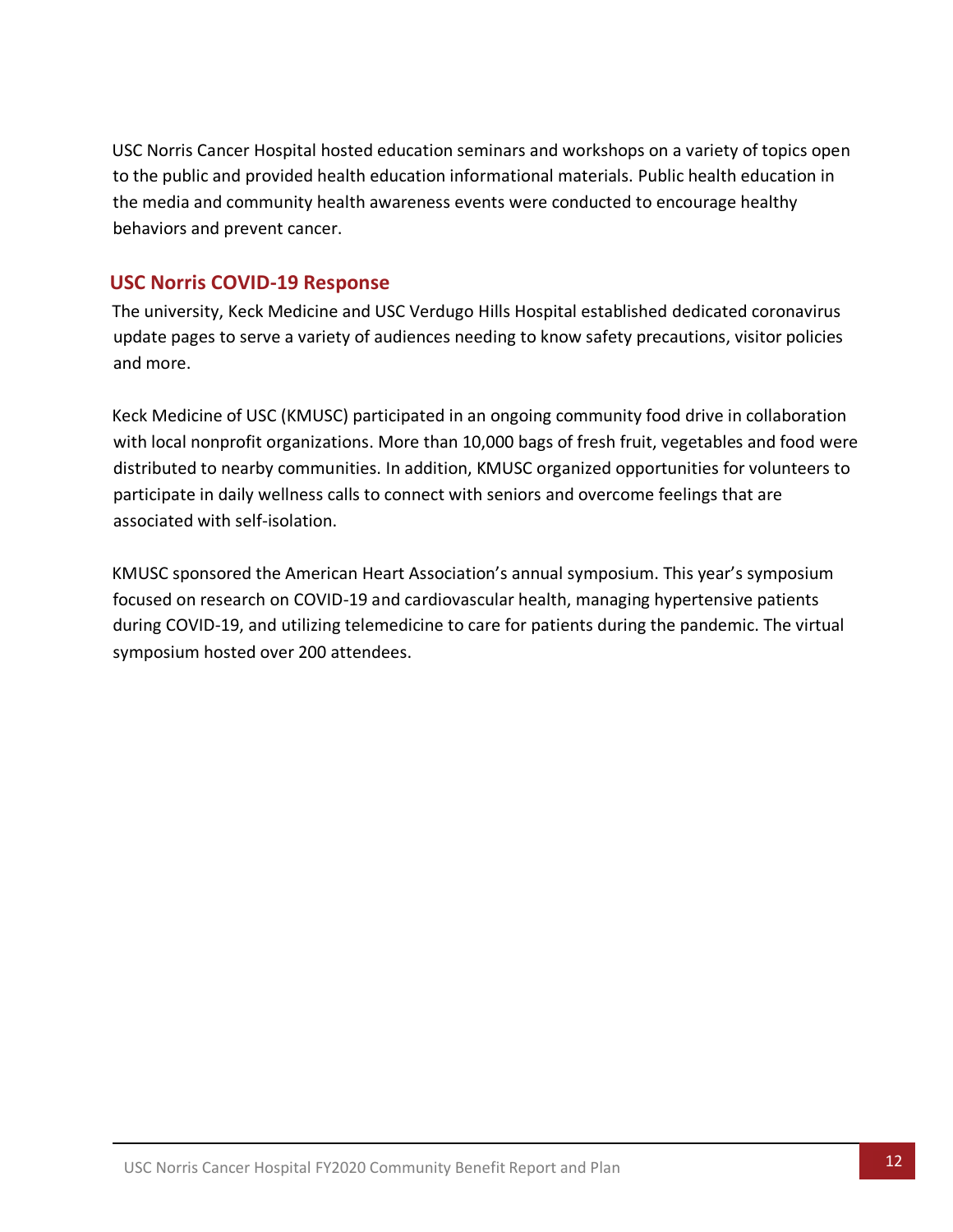# <span id="page-13-0"></span>**Community Benefit Services Summary FY2020**

### **Accomplishments in FY2020 (July 1, 2019 to June 30, 2020)**

Community benefit services promote health and healing and are focused on addressing the identified unmet health needs of the community. For a program or service to be considered a community benefit it must: improve access to health care; or enhance the health of the community; or advance medical or health care knowledge; or reduce the burden of government or other nonprofit community efforts. Due to COVID-19, some of our annually supported programs and events were postponed. Other programs were transferred from in person events to virtual meetings to allow for social distancing.

# **Community Health Improvement Services**

*Definition: activities carried out to improve community health, available to the public, which address a community need.* 

#### **Community Health Education**

- USC Norris Cancer Hospital hosted education seminars and workshops open to the public and provided health education informational materials.
- Public health education in the media and community health awareness events were conducted to encourage healthy behaviors, and prevent and treat cancer.
- Support groups were open to the public and offered free of charge. They included:
	- o Adolescent and Young Adult Cancer Support Group for Parents and Caregivers
	- o Bladder Cancer Support Group
	- o Caregiver Support Group
	- o Mindfulness Support Group
	- o Prostate Cancer Support Group
- The hospital supported a weekly Farmer's Market at Hazard Park in East Los Angeles. Additionally, a weekly Farmer's Market was held on the campus of the Keck School of Medicine located in Boyle Heights, providing fresh fruits and vegetables to local families.
- The annual Carnival of Love on Skid Row provided services for homeless Los Angeles residents. Keck Medicine of USC participated and distributed hygiene kits, sunscreen, health education materials, and blood pressure screenings.
- Public health education in the media and community health awareness events were conducted to encourage healthy behaviors and prevent chronic diseases.
- Offered gentle yoga for 87 oncology patients and cancer survivors to increase relaxation and flexibility.
- In collaboration with the American Heart Association, USC Norris Cancer Hospital supported the innovative school-based Teaching Garden program that educated students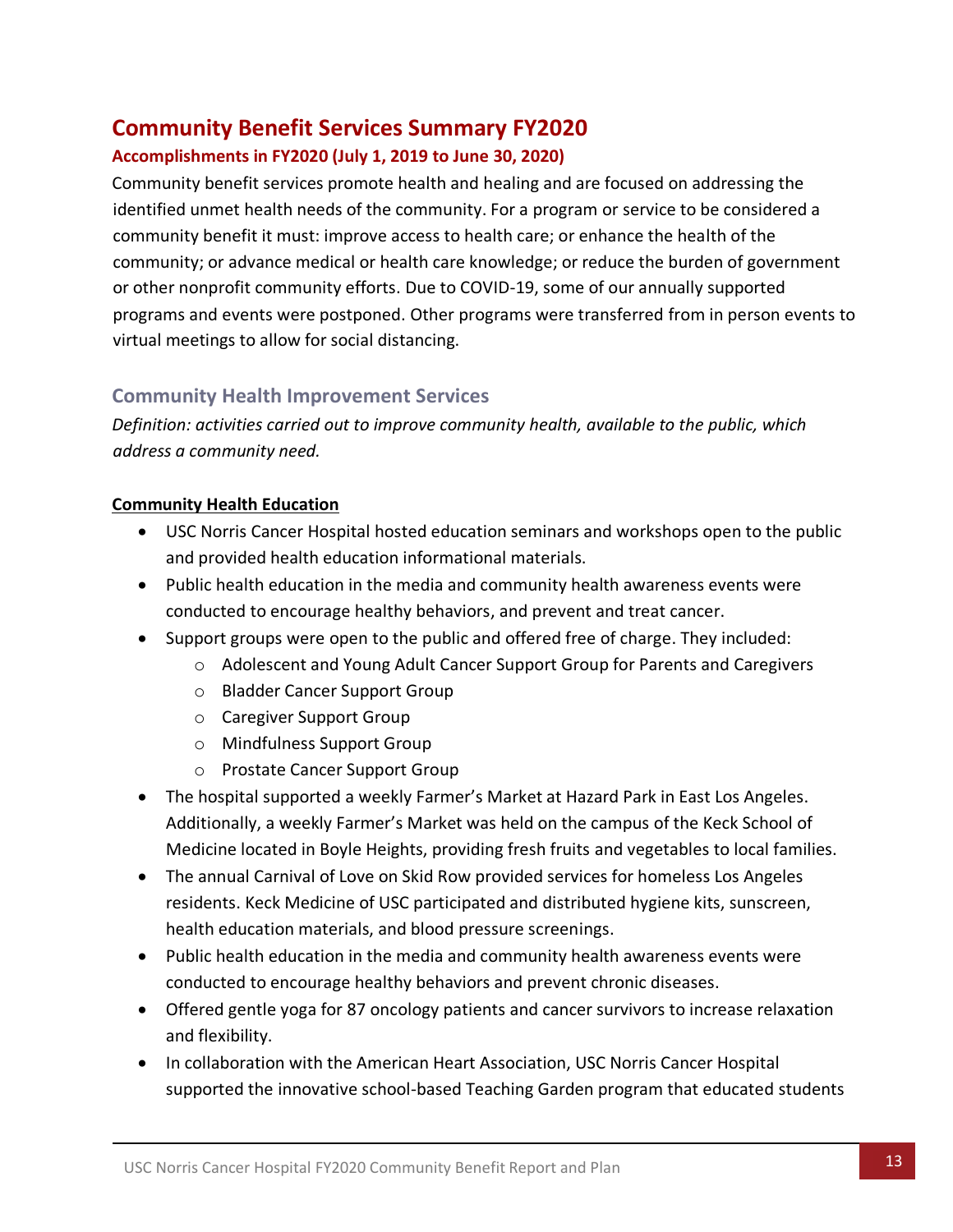on healthy lifestyle habits and eating habits.

- The Patient Perspective Series explored the cancer journey from diagnosis to survivorship and built community among cancer patients and their loved ones. Cancer patients and survivors shared their firsthand experiences through art, literature and speeches to inspire and inform audiences about their journey.
- Norris Image Enhancement Center is designed to help men and women cope with cosmetic and physical challenges related to undergoing chemotherapy and/or radiation therapy. Specialty services include wigs, breast prosthesis, and mastectomy bra fittings by certified fitters, as well as non-metallic deodorant and sunblock and skin care products, all offered at below retail market pricing.

#### **Health Care Support Services**

- Transportation vouchers were made available to patients and families for whom accessing transportation is a barrier to obtaining care.
- Keck Medicine of USC provided access to an electronic health library available to the public on its website. The site provided information on health conditions, wellness and prevention.
- *CancerHelp* is a computer-based cancer education program from the National Cancer Institute. This program is available to patients, staff and the public.
- The Patient Education and Community Outreach Center (PEOC) and Jennifer Diamond Cancer Resource Library is a state-of-the-art facility with print and electronic cancer education and resource materials devoted to patients, their families and community members seeking information on cancer. The center also provided outreach activities and conducted informational programs.

# **Health Professions Education**

*Definition: education programs for physicians, nurses, nursing students, and other health professionals.*

#### **Graduate Medical Education**

The USC Hospitals are clinical settings for Interns, Residents and Fellows from the USC Keck School of Medicine. Clinical faculty at the Keck School of Medicine directs a broad range of accredited residency and fellowship training programs.

#### **Other Health Professions Education**

USC Norris welcomed 8 pharmacy professionals in FY 2020. Beginning and advanced students were educated and performed their clinical hours and/or internship rotations.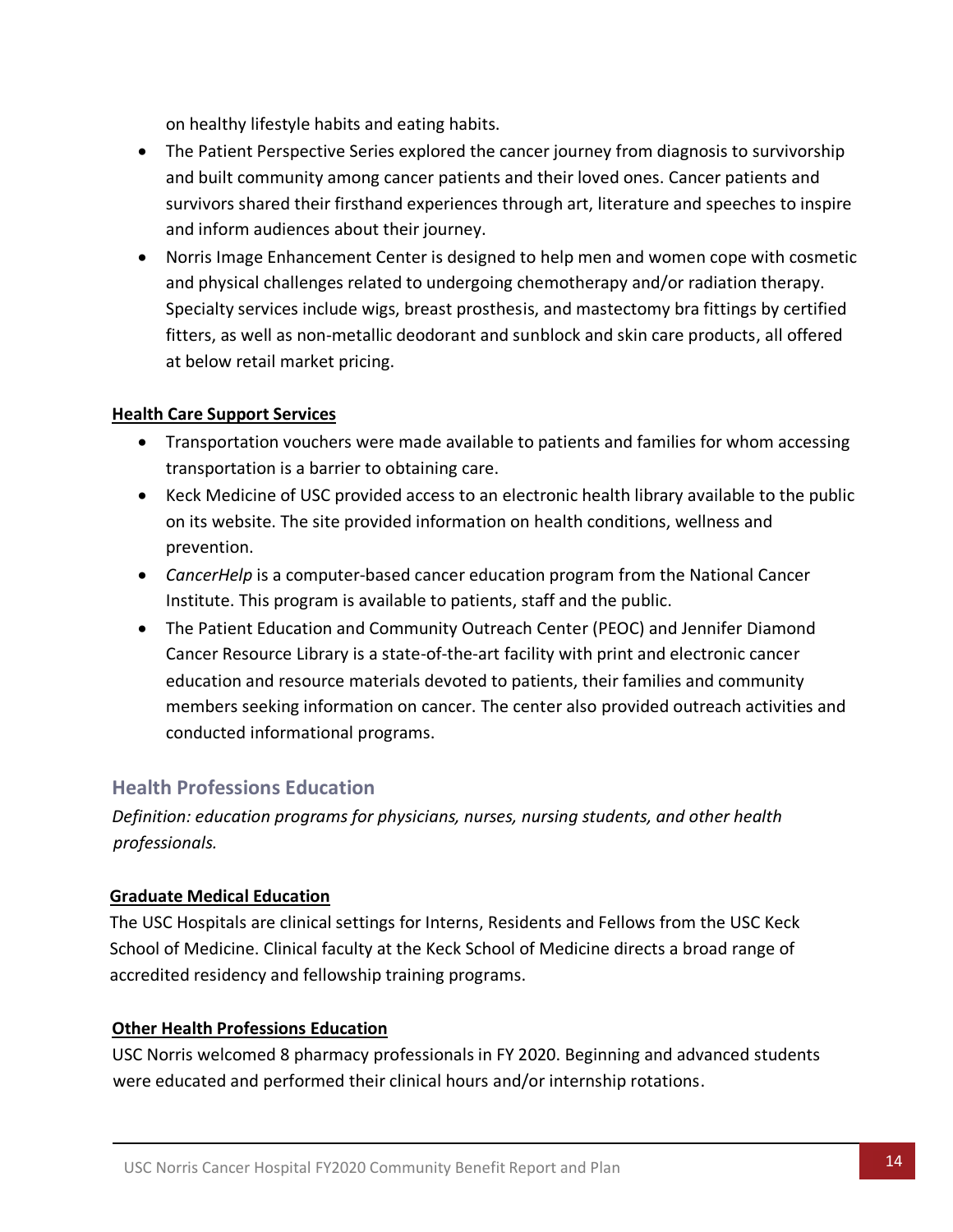#### **Research**

*Clinical and community health research, and studies on health care delivery that are generalizable, shared with the public and funded by the government or a tax-exempt entity; does not include the costs of proprietary research.*

Clinical trials take place at the USC Health Sciences Campus. Administration and oversight are provided for all research studies that involve hospital patients and facilities. Much of the research performed is made possible by grants and other philanthropic support. In compliance with Federal regulations, research expenses are reported after applying the restricted research specific offsetting funding revenue.

### **Cash and In-Kind Donations**

*Definition: funds and in-kind services donated to community groups and nonprofit organizations.*

The hospital provided in-kind donations of meeting space for a number of nonprofit organizations and community groups. Additionally, monetary contributions were made to nonprofit organizations that support community benefit efforts and address significant health needs in the community. Additionally, USC Norris was proud to support to following organizations and programs (partial listing):

- Keck AYA Network project for young adults with cancer
- Adolescent and Young Adult (AYA) ZooPendous at Los Angeles Zoo.
- American Heart Association
- Leukemia & Lymphoma Society
- GO2 foundation for lung cancer
- Susan G Komen
- Camp Kesem children's summer camp

# **Community Benefit Operations**

*Definition: direct and indirect costs associated with assigned staff, community health needs assessments, community benefit planning, tracking, reporting, evaluating and operations.* 

In FY2020, funding supported:

- Community benefit staff salary, benefits and expenses
- Administrative support for community benefit
- Community benefit consultants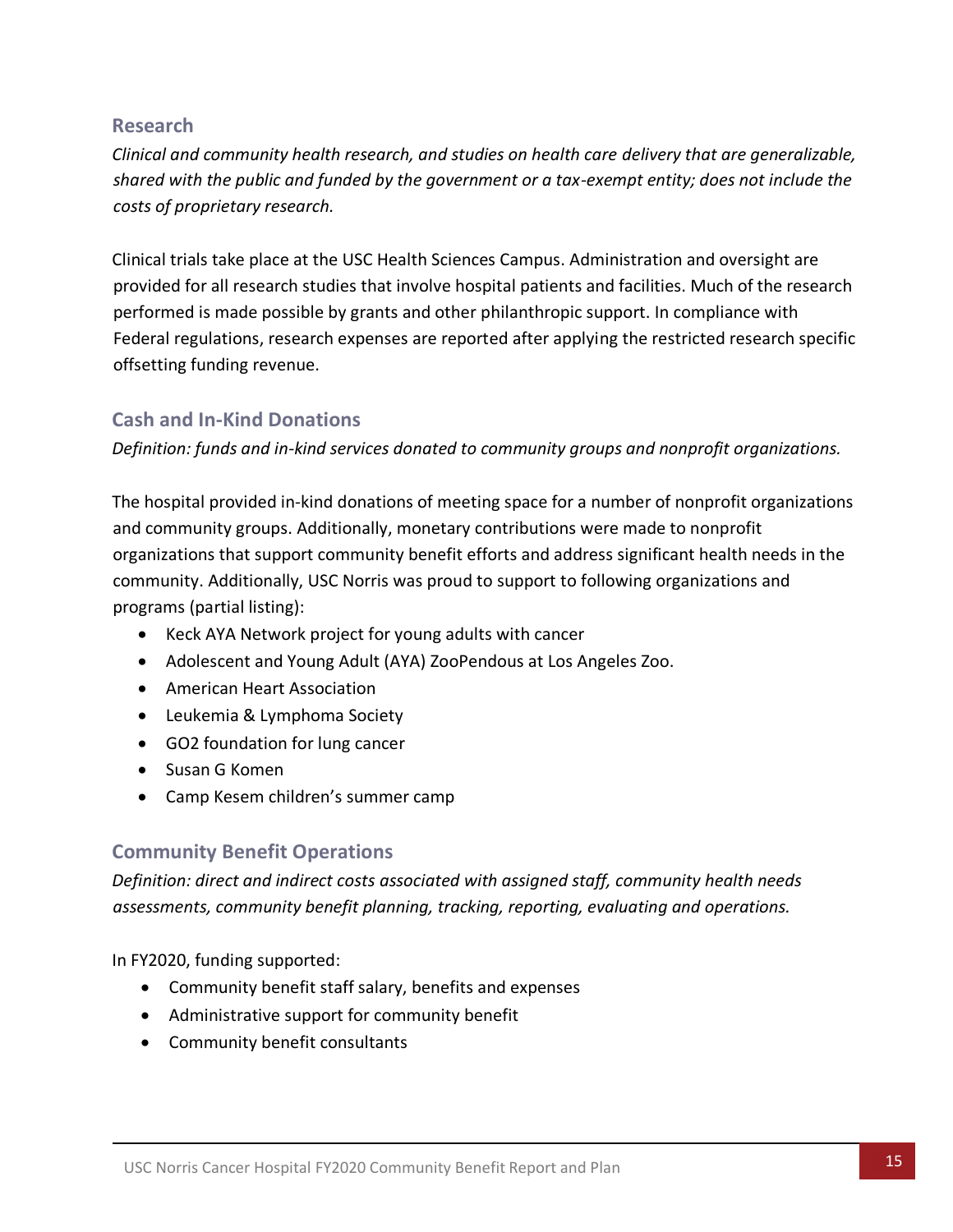# **Community Building Activities**

*Definition: activities that support community assets by offering the expertise and resources of the hospital organization. These activities may address the root causes of health problems or the determinants of health, such as education, homelessness, poverty and the environment.*

#### **Workforce Development**

USC Norris participated in community programs that encouraged careers in the health professions.

- Keck Medicine of USC continued its efforts to engage students from local Los Angeles schools that typically enroll underserved students. 68 students from the Bravo Medical Magnet High School participated in a job shadowing and mentoring program. Each semester, three classes of students spend 7.5 hours a week working with staff in a variety of roles and departments.
- USC STEM Day of Discovery was an opportunity for 700 middle school and high school students to discover the many career opportunities available in health care.
- Keck Medicine worked with AltaMed Health Services (a Federally Qualified Health Center) to co-sponsor two AmeriCorps interns. The focus was to promote health career development in local schools and job training.
- <span id="page-16-0"></span>• Keck Medicine worked with LA Hire Youth to employ 12 students over the summer, providing them the skills and confidence needed to pursue a job in the health care field.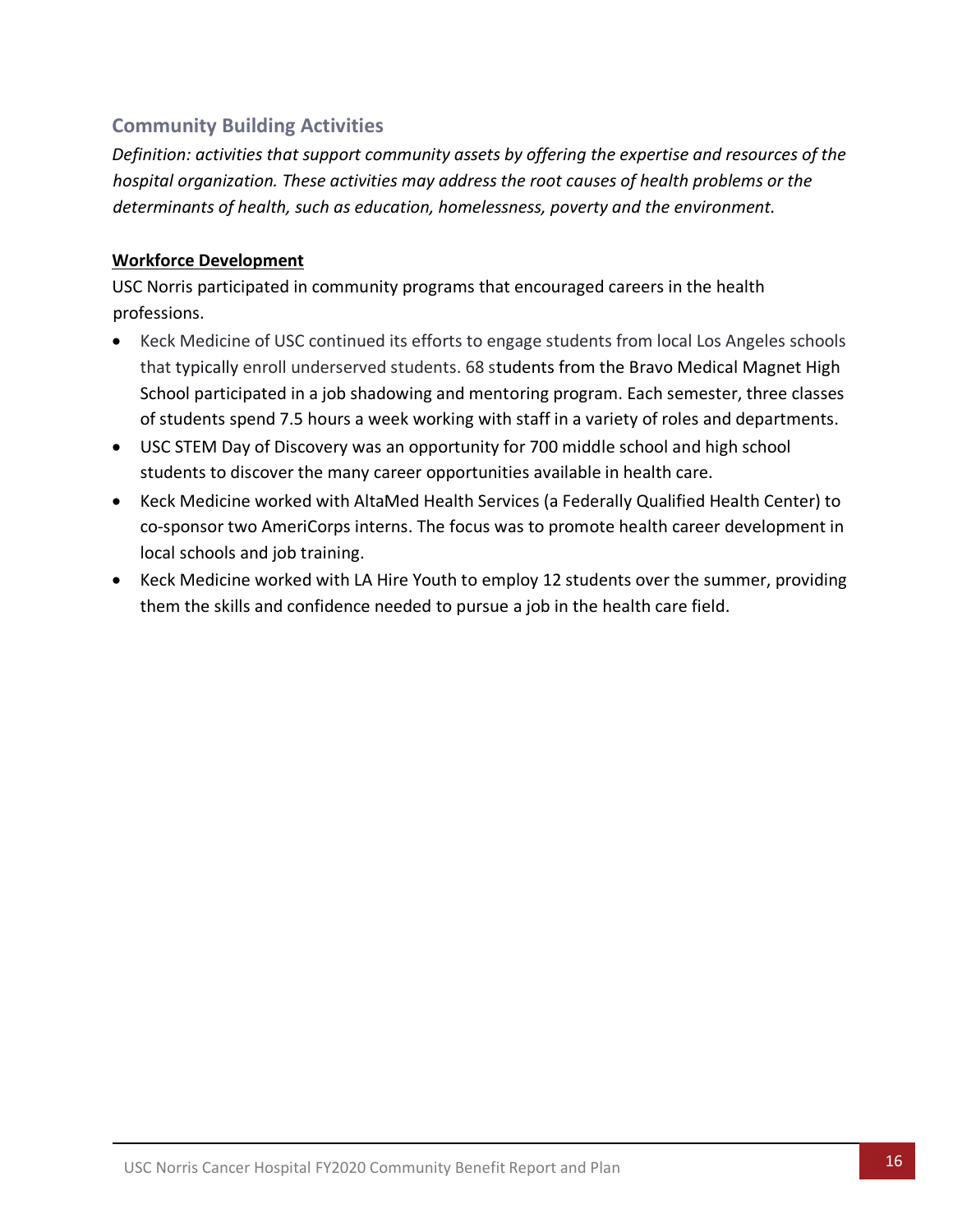# **Financial Summary of Community Benefit**

The USC Norris Cancer Hospital financial summary of community benefit for FY2020 (July 1, 2019 to June 30, 2020) is summarized in the table below. The Hospital's community benefit costs are in compliance with Internal Revenue Service instructions for Form 990 Schedule H and are based on the Hospital's overall cost to charge ratio.

| <b>Community Benefit Categories</b>                                           | <b>Net Benefit</b> |
|-------------------------------------------------------------------------------|--------------------|
| Charity Care/Financial Assistance <sup>1</sup>                                | \$231,374          |
| Unpaid Costs of Medi-Cal <sup>2</sup>                                         | \$4,228,224        |
| Education and Research <sup>3</sup>                                           | \$1,884,309        |
| Other for the Broader Community <sup>4</sup>                                  | \$430,842          |
| <b>Total Community Benefit Provided Excluding Unpaid Costs</b><br>of Medicare | \$6,774,749        |
| Unpaid Costs of Medicare <sup>2</sup>                                         | \$8,654,917        |
| <b>Total Quantifiable Community Benefit</b>                                   | \$15,429,666       |

<span id="page-17-0"></span><sup>&</sup>lt;sup>1</sup> Financial Assistance includes traditional charity care write-offs to eligible patients at reduced or no cost based on the individual patient's financial situation. Financial Assistance or Charity Care does not include costs for patients who had commercial insurance, but could not afford their out of pocket costs.

<sup>&</sup>lt;sup>2</sup> Unpaid costs of public programs include the difference between costs to provide a service and the rate at which the hospital is reimbursed.

<sup>&</sup>lt;sup>3</sup> Costs related to the health professions education programs and medical research that the hospital sponsors.

<sup>4</sup> Includes non-billed programs such as community health education, screenings, support groups, clinics, support services and community benefit operations.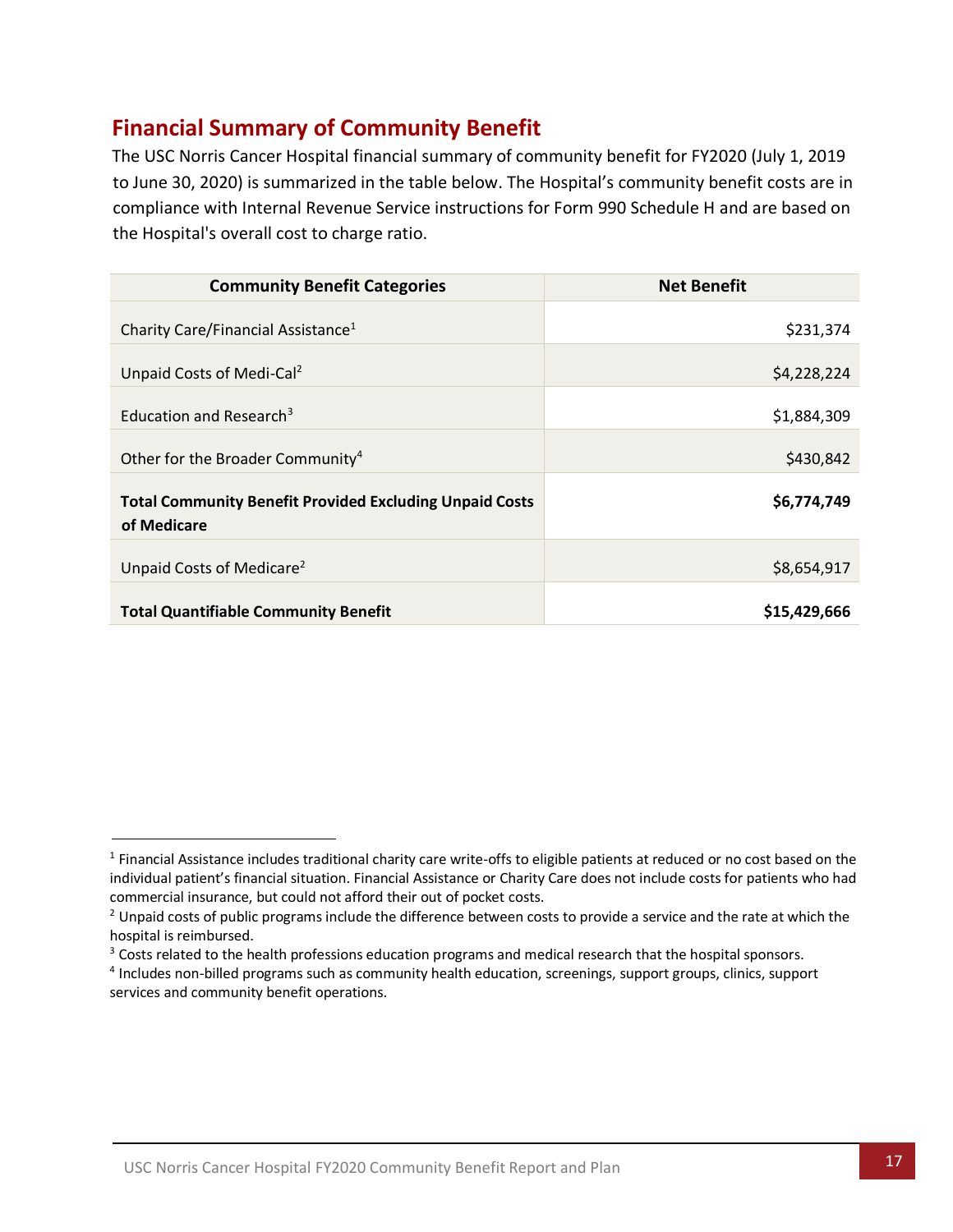# **Community Benefit Plan FY2021**

USC Norris continues to implement activities and programs to address the priority needs in our service area. Given the current unprecedented times as a result of COVID-19, USC Norris anticipates some FY2021 plans may be modified due to urgent community needs and situational restrictions that may limit how we are able to support the health and wellbeing of at-risk individuals and families in the hospital service area.

### <span id="page-18-0"></span>**Significant Needs the Hospital Intends to Address**

USC Norris intends to take actions to address the following health needs that were identified in the FY2019 CHNA and detailed in the FY2022-2022 Implementation Strategy:

- Cancer care and treatment
- Overweight and obesity
- Preventive practices

#### **Health Need: Cancer Care and Treatment**

#### **Strategy**

Increase access to programs to reduce the impact of cancer on health and increase the focus on early detection, prevention and treatment education.

#### **Actions**

- 1. Through our ongoing partnership with the Leukemia & Lymphoma Society, USC Norris will offer health education and outreach to the greater Los Angeles community.
- 2. Norris Cancer Survivorship series will showcase the exceptional work of artists diagnosed with cancer and provides opportunity for patients to share their stories as cancer survivors to patient, families, staff and faculty.
- 3. Norris Cancer Hospital's Annual Festival of Life will increase awareness of cancer survivorship. The Festival will host leading cancer organizations and support groups to promote health education on a variety of topics related to health and wellness, cancer management, healthy eating, and physical activity.
- 4. The Image Enhancement Center at USC Norris Cancer Hospital will assist with appearance and body issues for men and women as a result of cancer treatment. Services will continue to be open to the community and include mastectomy prosthesis fittings.
- 5. Design and implement strategies to foster a welcoming environment for LGBTQ community members facing cancer and treatment.
- 6. Host health and wellness fairs, including screenings at the Mariachi Festival, Skid Row Carnival of Love, and Taste of Soul.
- 7. Provide funding and in-kind support to encourage cancer prevention and treatment.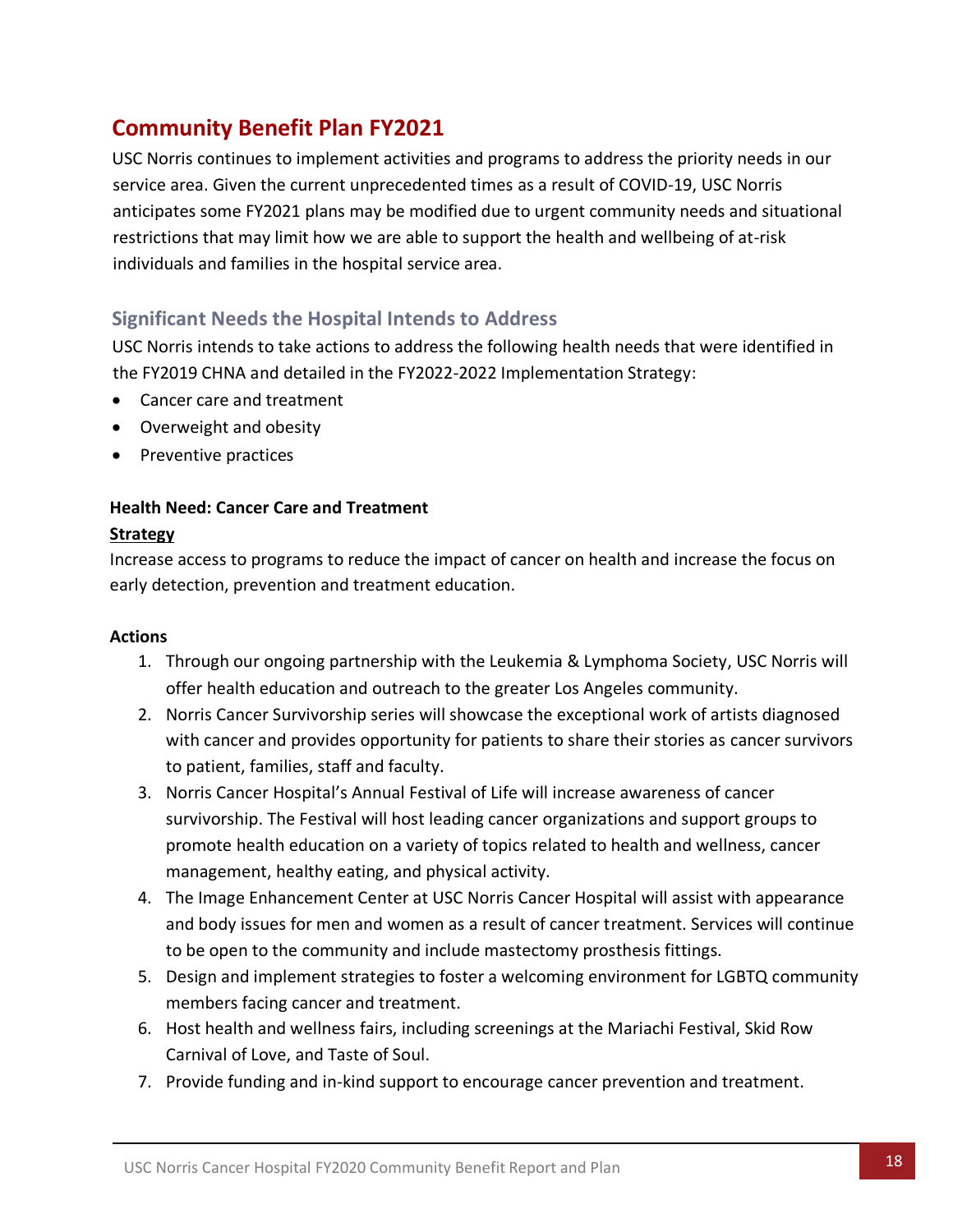#### **Health Need: Overweight and Obesity**

#### **Strategy**

Expand access to services that will impact overweight and obesity in Los Angeles County.

#### **Actions**

- 1. Offer community health education, community lectures, presentations and workshops.
- 2. Ensure equitable and inclusive care of lesbian, bisexual, transgender and queer (LGBTQ) community members facing overweight and obesity issues and concerns.
- 3. In conjunction with the American Heart Association and Hazard Park Recreation Center, USC Norris will provide a reoccurring free produce market, *A Tu Salud*, to help address food access and affordability for the surrounding community. In addition, the hospital will host a weekly Farmers Market to provide fresh fruits and vegetables for the local community and donate fresh fruits and vegetables to local families in need.
- 4. AmeriCorps Interns will lead ongoing nutritional workshops within the local community.
- 5. In collaboration with the American Heart Association, USC Norris Cancer Hospital will continue the innovative school-based Teaching Garden program that educates students on healthy lifestyle habits and eating habits.
- 6. Provide funding and in-kind support to increase overweight and obesity awareness and access to care.

# **Health Need: Preventive Practices**

#### **Strategy**

Expand availability and access to preventive care practices and increase compliance with preventive care recommendations, including screenings, immunizations, and lifestyle and behavior changes.

#### **Actions**

- 1. Collaborate with the Department of Dermatology to provide the Los Angeles Fire Department with free skin cancer screenings.
- 2. Host health and wellness fairs, including screenings at the Mariachi Festival, Skid Row Carnival of Love, and Taste of Soul.
- 3. In collaboration with the Street Medicine program at Keck School of Medicine of USC, the hospital will address the circumstances that undermine the physical well-being of the community's homeless population.
- 4. Provide education and resources focused on healthy living and disease prevention.
- 5. Increase access to primary and specialty care through telehealth screenings in partnership with safety net clinics and hospitals in the Los Angeles Region through the California Telemedicine Network.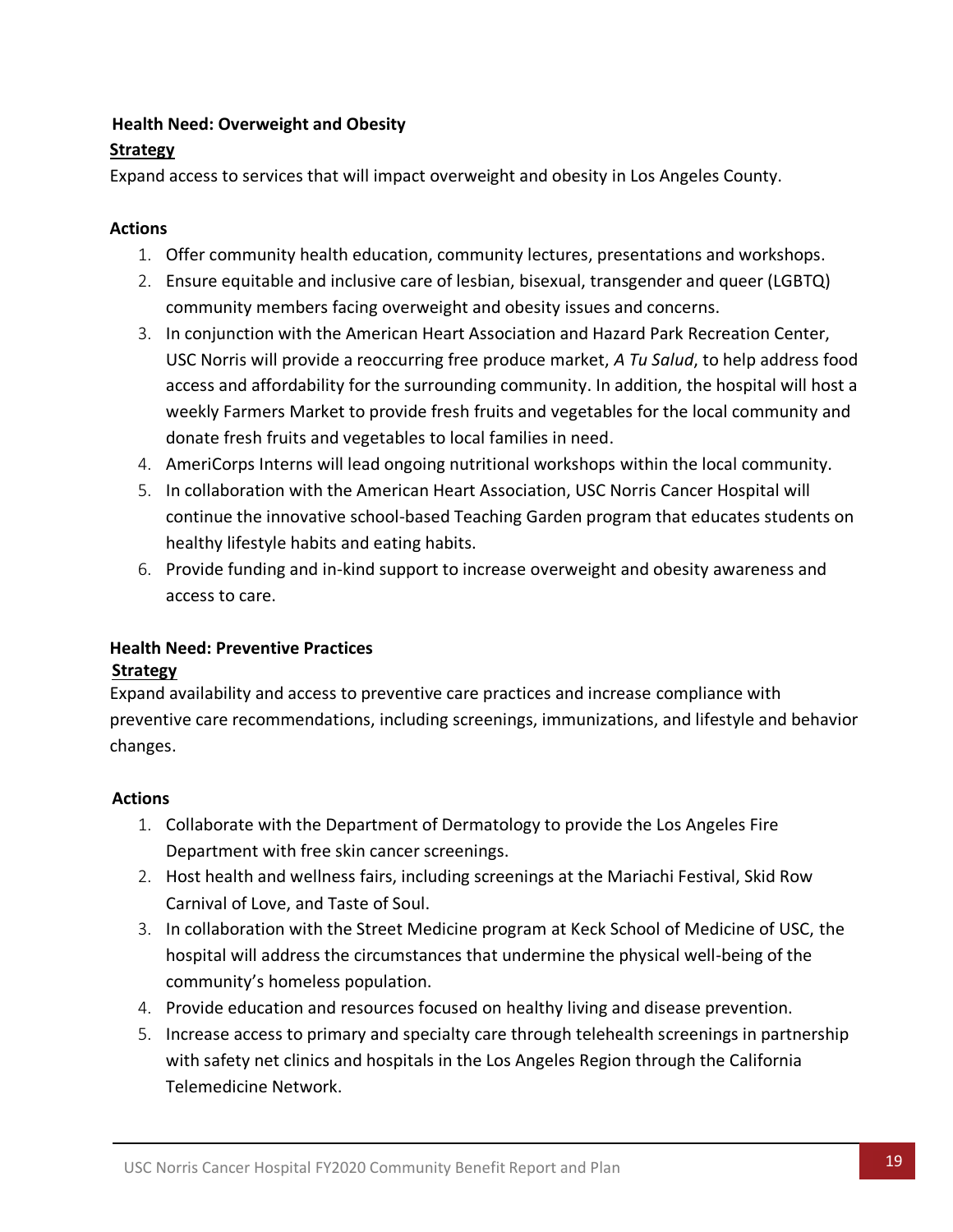- 6. Ensure staff members are equipped with the skills and knowledge to provide nondiscriminatory patient-centered preventive care.
- 7. Provide funding and in-kind support to increase preventive health screenings.

# <span id="page-20-0"></span>**Needs the Hospital Will Not Address**

Taking existing hospital and community resources into consideration, USC Norris will not directly address the remaining health needs identified in the CHNA including access to health care, chronic diseases (other than cancer), housing and homelessness, mental health, and sexually transmitted infections. USC Norris chose to concentrate on those health needs that can most effectively be addressed, given the organization's capabilities. USC Norris will continue to look for opportunities to address community needs and provide assistance where we can make a meaningful contribution.

# <span id="page-20-1"></span>**Evaluation of Impact**

USC Norris Cancer Hospital will monitor and evaluate the programs and activities outlined above. The reporting process includes collection and documentation of tracking measures, such as the number of people reached/served and collaborative efforts to address health needs.